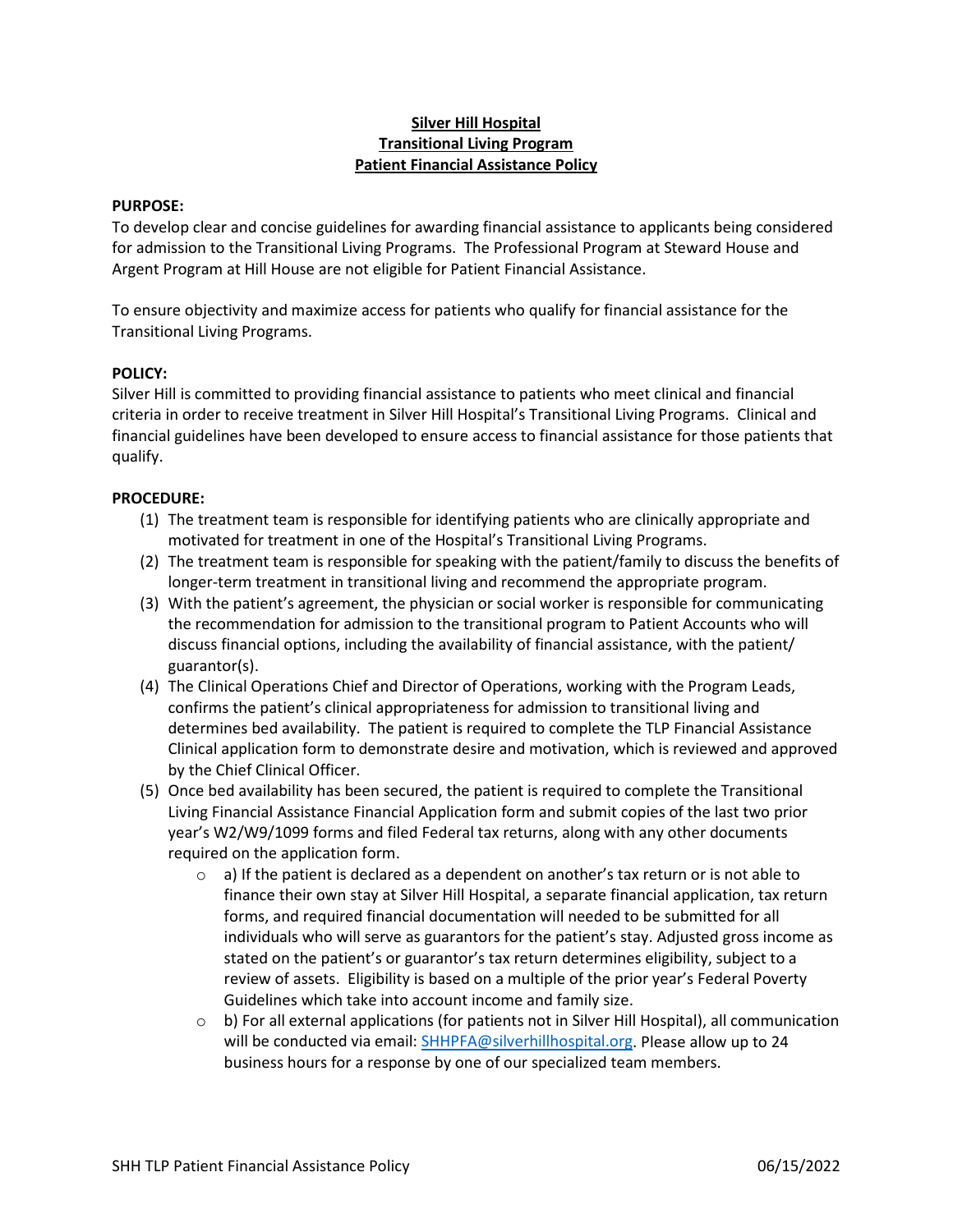- (6) The patient/guarantor is required to sign a document attesting that the information provided is true and accurate. The attestation form is submitted along with the supporting documentation to the Director of Patient Accounts.
- (7) Proof of the origin of payment(s) is required and will need to be submitted for verification.
- (8) Final review and approval of the financial assistance request is performed by the Chief Financial Officer or designee.
- (9) Financial assistance awards range from 25% to 90% of program charges for adults and adolescent patients. Prior to the patient's admission to a transitional living program, guarantor(s) must arrange and submit payment for the cost of the program not covered by financial assistance.

## **ELIGIBILITY:**

Patients who meet the following eligibility will be given preference for financial assistance:

- (1) The patient is a US resident and has continuously maintained residence with the US and its territories for a period of at least 12 consecutive months immediately preceding admission to the Transitional Living Program.
- (2) The patient has not previously been a financial assistance recipient.
- (3) The patient has recently/is currently receiving inpatient treatment at Silver Hill Hospital.
- (4) The patient has been evaluated by the Hospital's clinical team and is determined to be appropriate and motivated for TLP treatment. Note: Professional Program (Steward House) and Evaluation Program (Argent/Hill House) participants are not eligible for financial assistance.
- (5) There is an available bed in the program. Available bed = bed that is currently available and not reserved for a scheduled admission.
- (6) The patient seeking financial assistance for TLP will be required to complete a Clinical and Financial Assistance Applications and provide supporting documentation. The Hospital may request additional financial records based on its initial review of the financial assistance application.
- (7) When reviewing the Financial Assistance Application, the Hospital will consider debt, living expenses and recent change in income. If it is determined that the patient is living with family members or a dependent of his/her parents or other family member, the Hospital may request the family member(s) tax returns and other financial records.
- (8) Financial assistance will NOT be provided for participating in the same or another transitional living program beyond the initial standard length of the program (28, 35 or 42 days depending on the Program). Any other amount of time requires approval by the CFO and should be assessed and approved 72 hours before discharge.
	- a. Financial assistance may be provided for a program extension beyond the standard program length if a patient has paid out of pocket for the first 28, 35 or 42 days, depending on the Program or is no longer covered by insurance. Financial assistance for extensions will not be open ended and must be accompanied by a clinical treatment and discharge plan.
- (9) Silver Hill Hospital will not accept any form of payment originating from any crowdfunding sources, such as GoFundMe. This is to comply with the Anti-money Laundering regulation (AMLA 2020).
- (10) Any refunds must be sent back to the original source of the payment(s)
- (11) TLP financial assistances is subject to availability of funds. It is expected that, on average, two financial assistance awards per month will be made.
- (12) Silver Hill Hospital reserves the right to deny any application at its sole discretion.